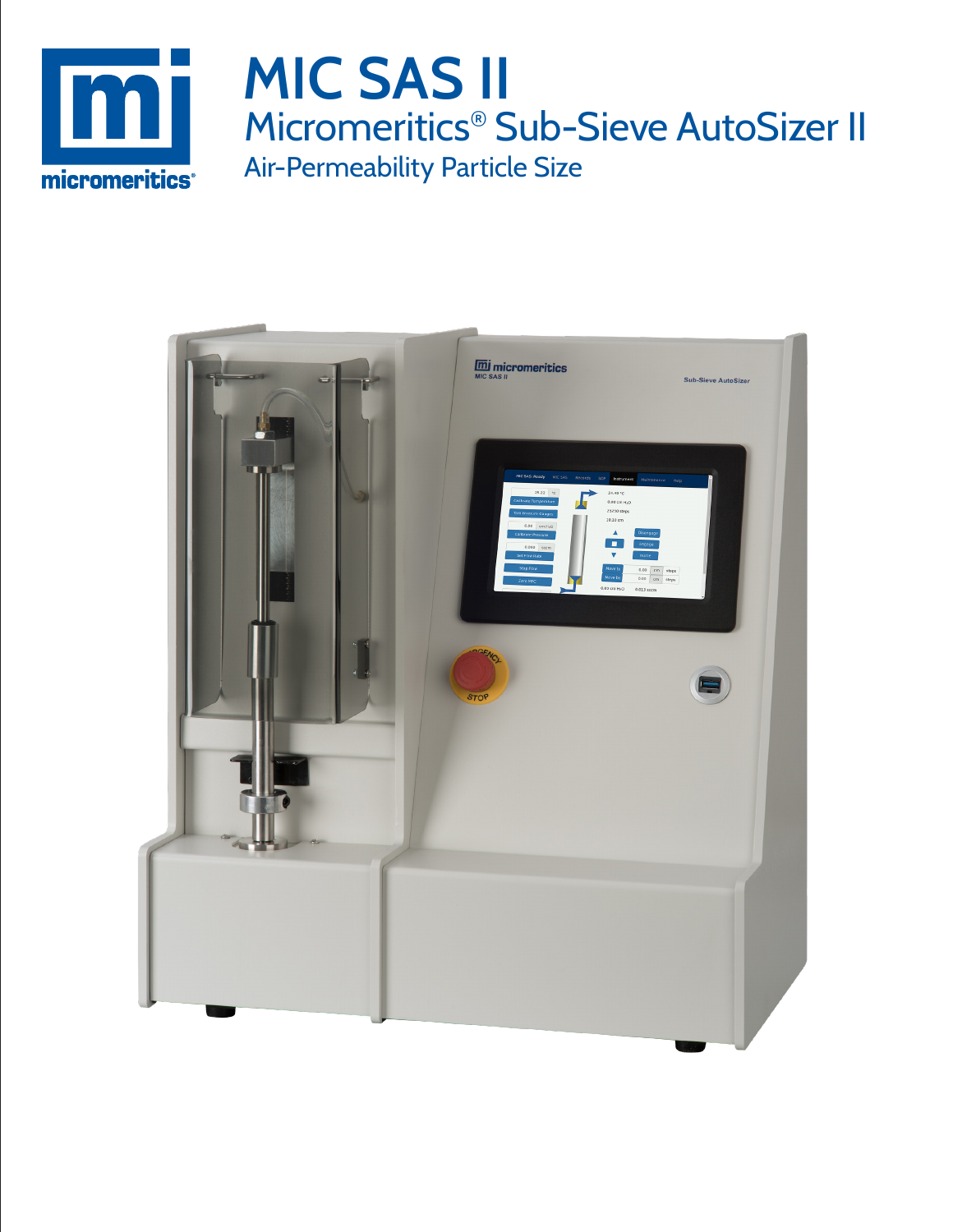# MICROMERITICS SUB-SIEVE AUTOSIZER II (MIC SAS II)

Easy-to-Use Automated Functions with Electronically Recorded Data



Developed as a direct and improved successor to the widely used Fisher Model 95 Subsieve Sizer (FSSS), Micromeritics has improved the FSSS's performance by offering easy-to-use automated functions together with electronically recorded data.

The MIC SAS II is designed to generate "Fisher number" results are highly consistent with its predecessor (the Fisher FSSS). This is a crucial point, as the air permeability technique and the FSSS have been used as a benchmark for decades in many industries. Many applications use historical data and quality control standards, and a modern source of comparable, repeatable results is necessary.

## Features and Benefits



#### **Quick and Easy Set-up**

Simple step-by-step, easy to follow, ensuring that no parameters are overlooked



#### **Real Time Data Display**

Data can be viewed as it is acquired simplifying method development



#### **Superior Software**

The SAS Software sets a world-wide standard for instrument operation, data acquisition and handling, reporting and systems integration



### **Fully Automated Analysis**

Sample compaction and pressure stability are computer controlled for high repeatability



#### **Fisher Mapping**

Optimizes data agreement with customizable Fisher correlation



### **New Intuituve Touch Pad**

Powerful, intuitive touch pad user interface increases productivity and enables easy creation and retrieval of SOPs



#### **Security Features**

Optional Password Protection ties samples to user IDs and protects configuration parameters from unauthorized changes



### **Report Generation**

Automatically creates PDF reports with custom company logos and typestyles



### **ASTM Approval**

Fully compliant with ASTM standard B330-12. B330-15 – Metal Powders; C721-15 – Al2O3, SiO2 – Ceramics & E2980 – 15 – General particle size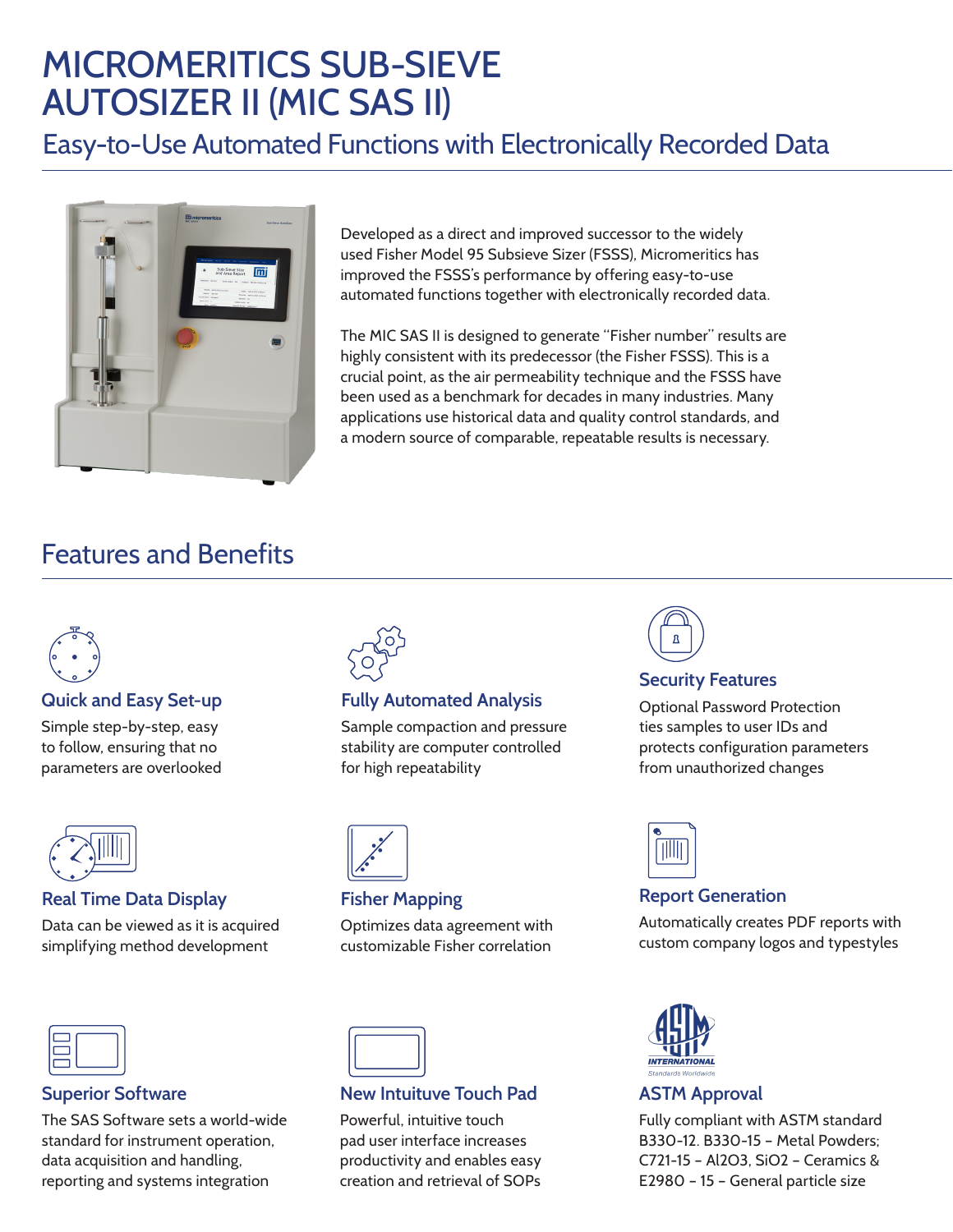## What is Air-Permeability Particle Sizing?

The air-permeability technique is well established for measurement of the Specific Surface Area (SSA) of a sample powder. The SSA measured by this technique has been found to be a useful parameter in various industries such as pharmaceutical, metal coatings, paints, and even geological samples.

The MIC SAS II utilizes dual pressure transducers to measure pressure drop across a packed bed of powder. By varying the sample height and porosity while controlling the flow rate of air through the sample, the SSA and average particle size can be determined using the Kozney-Carmen equation.





Comparison trials between the MIC SAS II and Fisher FSSS have been carried out using a variety of samples. The graphs above compare the mean particle size data from the two instruments on powders of different sizes. One plot is based on results for inorganic (mainly tungsten) metal; the second on organic samples (mostly pharmaceuticals). There is exceptional correlation between the two sets of data. Numerous extensive studies have come to the same conclusion.